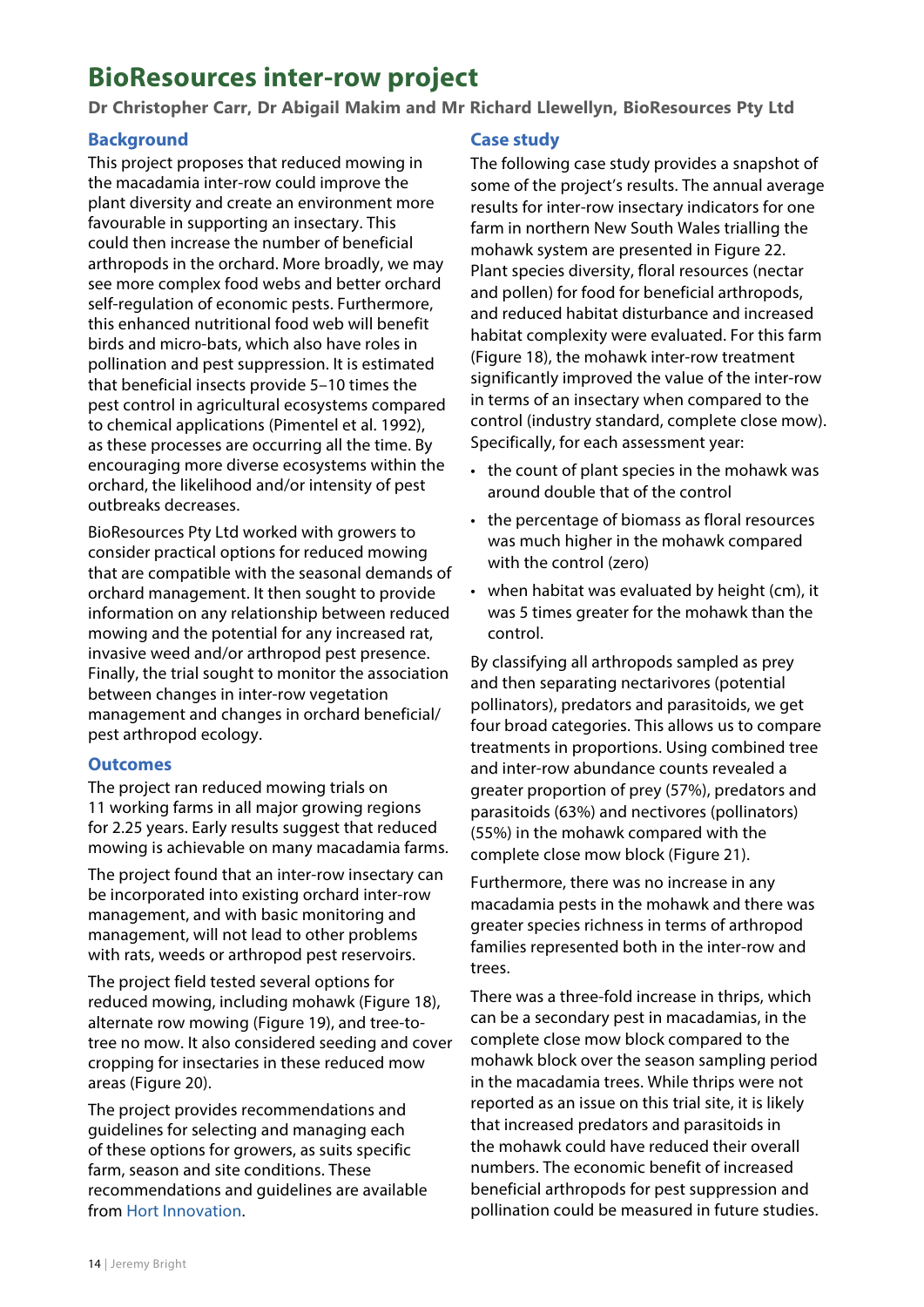

Figure 18. A reduced mow mohawk in 10 m rows, northern New South Wales, May 2017.

<span id="page-1-1"></span><span id="page-1-0"></span>

Figure 19. An alternate row mowing system (mown on the left, unmown on the right), Bundaberg, April 2019.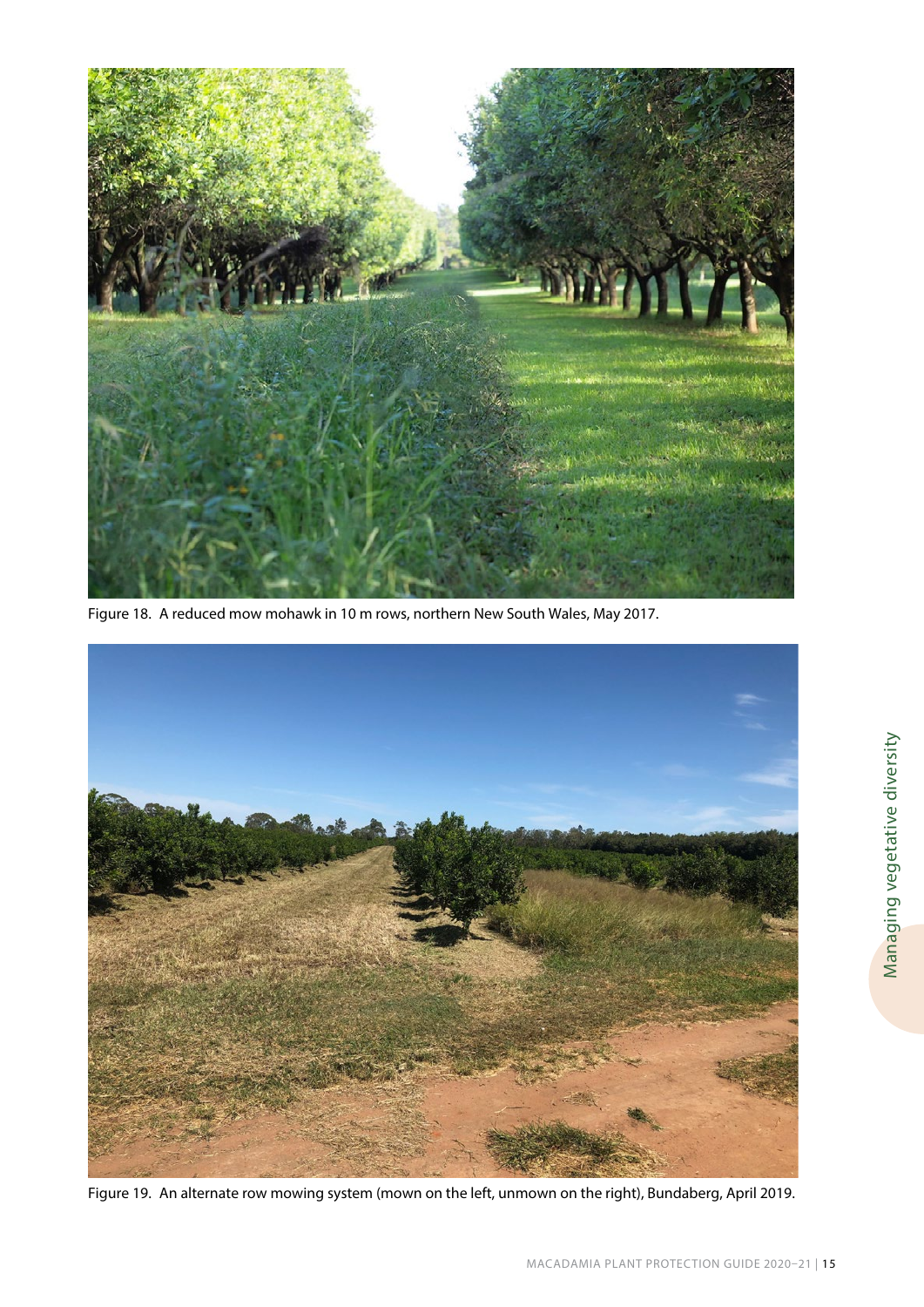

Figure 20. A mohawk with seeding, Central NSW coast, October 2018.

<span id="page-2-0"></span>It is worth noting that this case study is based on only 2.25 years of data, and if these practices continue it is likely arthropod diversity will increase further. Increases are also likely with the incorporation of seeding and/or cover cropping in the inter-row. This is reported on in greater detail in the project's final report, which can be found at the [Hort Innovation](https://www.horticulture.com.au/growers/help-your-business-grow/research-reports-publications-fact-sheets-and-more/mc16004-to-mc16008/) website.